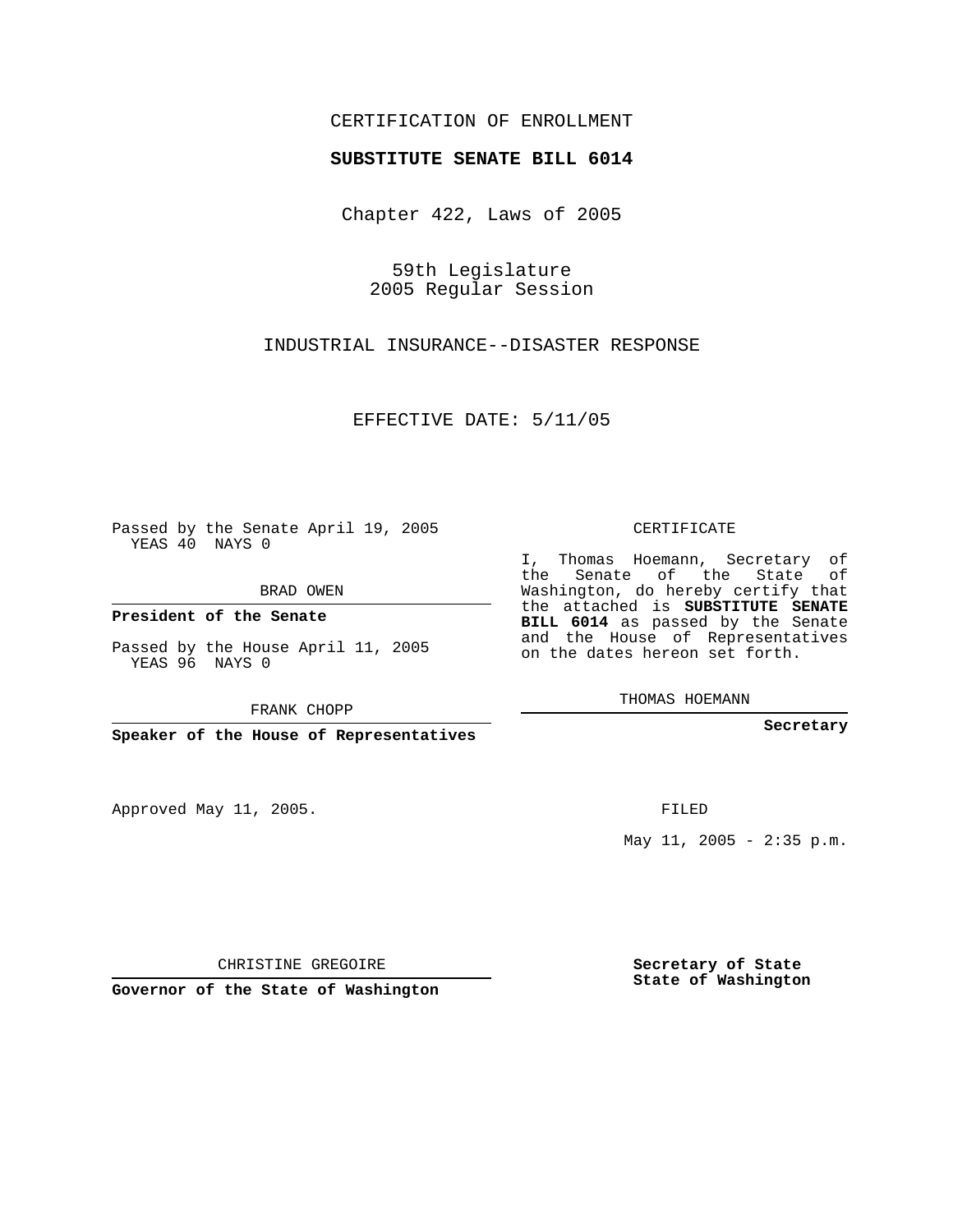## **SUBSTITUTE SENATE BILL 6014** \_\_\_\_\_\_\_\_\_\_\_\_\_\_\_\_\_\_\_\_\_\_\_\_\_\_\_\_\_\_\_\_\_\_\_\_\_\_\_\_\_\_\_\_\_

\_\_\_\_\_\_\_\_\_\_\_\_\_\_\_\_\_\_\_\_\_\_\_\_\_\_\_\_\_\_\_\_\_\_\_\_\_\_\_\_\_\_\_\_\_

AS AMENDED BY THE HOUSE

Passed Legislature - 2005 Regular Session

## **State of Washington 59th Legislature 2005 Regular Session**

**By** Senate Committee on Labor, Commerce, Research & Development (originally sponsored by Senators Kline, Parlette, Kohl-Welles and Keiser)

READ FIRST TIME 03/01/05.

 AN ACT Relating to industrial insurance claims made due to disaster response; amending RCW 38.52.105; adding a new section to chapter 51.16 RCW; creating a new section; and declaring an emergency.

BE IT ENACTED BY THE LEGISLATURE OF THE STATE OF WASHINGTON:

 NEW SECTION. **Sec. 1.** A new section is added to chapter 51.16 RCW to read as follows:

 (1) When a worker of a nongovernment employer is injured or develops an occupational disease due to an exposure while assisting in the life and rescue phase of an emergency, in response to a request for assistance from a state or local government entity, including fire service or law enforcement, the cost of benefits shall be reimbursed from the disaster response account, RCW 38.52.105, to the appropriate workers' compensation fund, or to the self-insured employer, as the case may be. The cost of such injuries or occupational diseases shall not be charged to the experience record of a state fund employer.

 (2) For the purposes of this section, "life and rescue phase" means the first seventy-two hours after the occurrence of a natural or man- made disaster in which a state or municipal entity, including fire service or law enforcement, acknowledges or declares such a disaster